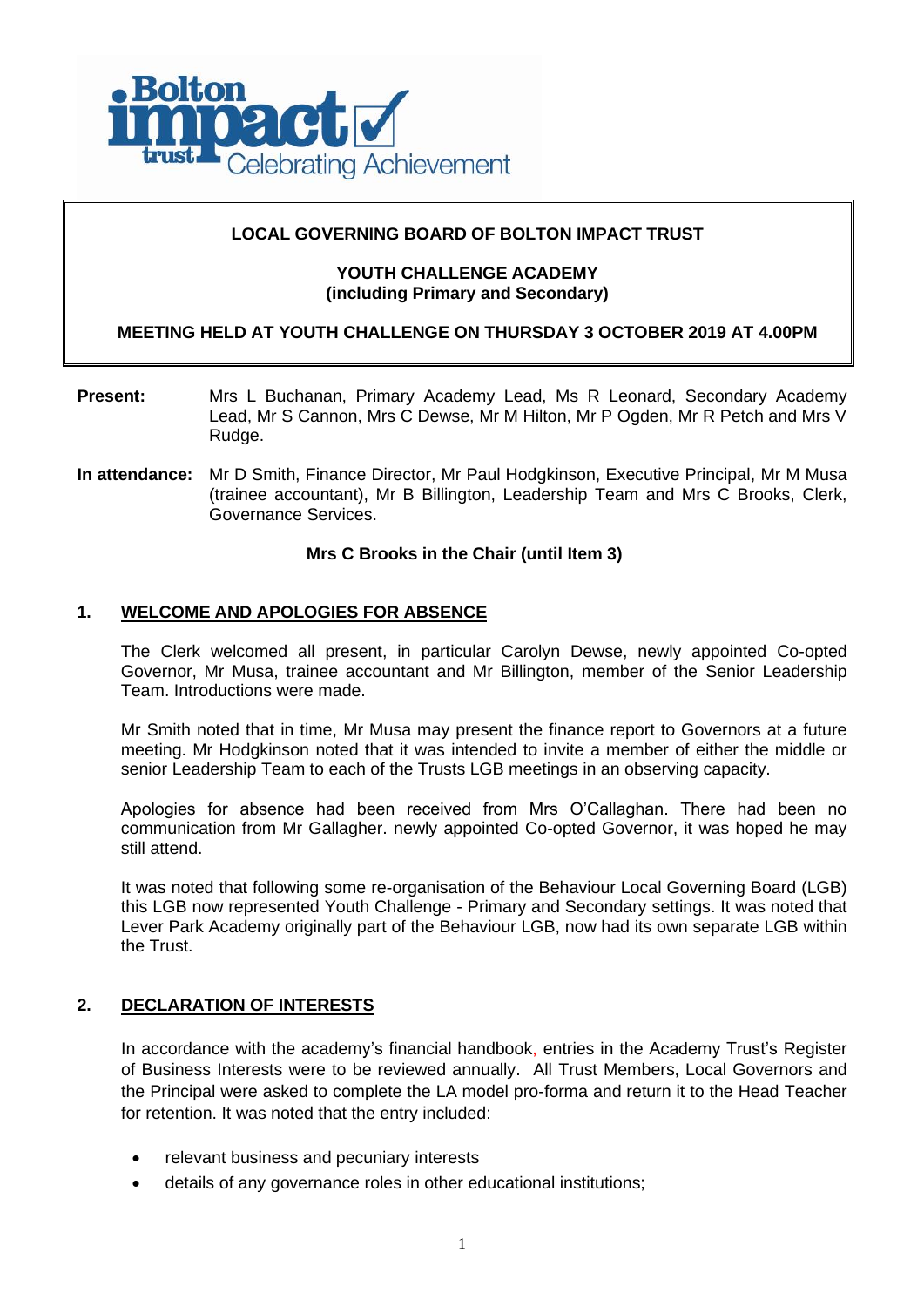

any material interests arising from relationships between governors or relationships between governors and school staff (including spouses, partners and close relatives)

The Clerk noted that trustees and local governors were required to complete this information and that failure to do so may be in breach of the Trust/Local Governing Body Code of Conduct.

All Governors completed and returned the required form to Mr Smith with the exception of those not present:

- Mrs A O'Callaghan and Mr J Gallagher.
- 2.2 Declaration of Pecuniary or Conflict of Interests

No declarations of pecuniary interest or conflict of interest were made.

**Agreed:** That all governors complete the register of business Interests form and return it to Mr David Smith at the earliest opportunity.

## **3. APPOINTMENT OF CHAIR**

The Clerk noted that no nominations in writing had been received. The Clerk invited nominations.

Governors considered this position and unanimously proposed Mr Hilton as Chair of the Youth Challenge LGB.

**Resolved:** That Mr M Hilton be appointed as Chair of the Governing Board to serve for two years until the autumn term meeting 2021.

### **Mr M Hilton took the Chair**

### **4. APPOINTMENT OF VICE-CHAIR**

The Clerk noted that no nominations in writing had been received. The Clerk invited nominations.

Mr Petch, Parent Governor confirmed that he was happy to stand as Vice Chair with Governors approval.

The Clerk noted that Mr Petch's term of office was due to expire in March 2020 but would be eligible to put himself forward again at the Parent Governor election that would be required to be undertaken. It was noted that if Revd. Petch was not successful, he would no longer be able to stand as Vice Chair.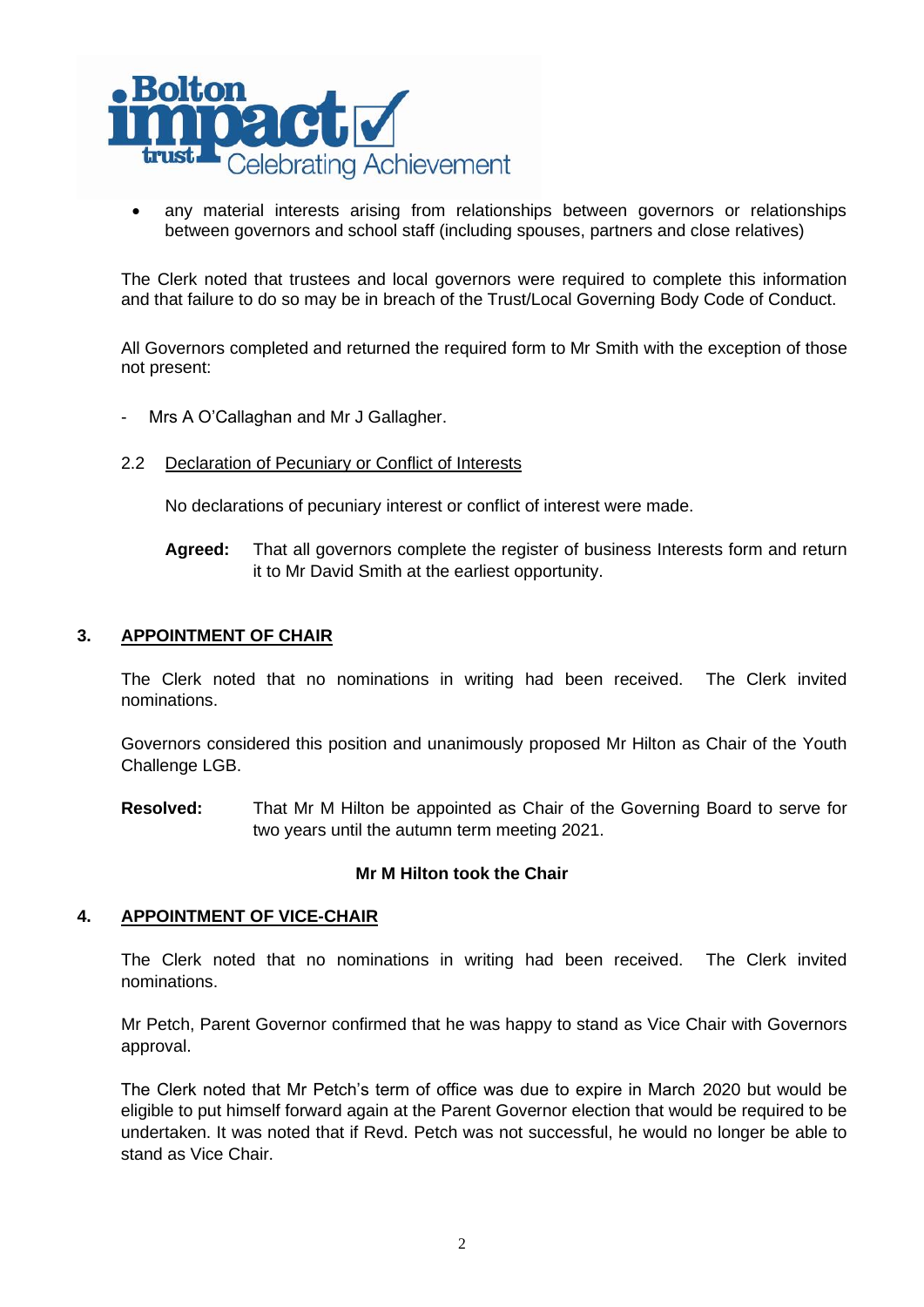

Governors discussed this matter and agreed to appoint Mr Petch as Vice Chair for the present time and await the outcome of the Parent Governor election.

The Clerk advised the Academy Leads that a Parent Governor election would be required to be undertaken as soon as possible anyway as there was currently a Parent Governor vacancy on the Board. If both posts were not filled another election would be required in the early spring term 2020 for which Revd. Petch would be welcome to apply should he wish to continue. It was noted that if Revd. Petch was the only applicant at that point, he would be elected un-opposed.

- **Resolved:** That Revd. Petch be appointed as Vice-Chair of the Governing Board to serve for two years until the autumn term meeting 2021, subject to his retention of one of the Parent Governor positions following the Parent Governor election in the Spring term 2020.
- **Action:** Academy Leads to undertake a Parent Governor election at the earliest opportunity and to repeat this process in the early spring term 2020.
- **Agreed:** That Revd. Petch re-apply to continue as Parent Governor in the election planned to be undertaken in the early Spring Term 2020.

# **5. MEMBERSHIP ISSUES**

### 5.1 Review and Confirmation of Current Membership

A copy of the current membership had been circulated to all Local Governors. The Clerk reported that vacancies still remained as follows:

- 1 x Parent Governor, as discussed under the previous item
- 3 x Co-opted Governor vacancies.

It was noted that the terms of reference stated **up to** eight Co-opted Governors and therefore these vacancies were not required to be appointed to at this time if it was felt that there were sufficient skills across the current membership.

Mr Hodgkinson noted that a recent appointment had been made, for Mrs Kath Ashworth to join the LGB and therefore only two Co-opted Governor vacancies now remained. It was felt that these positions ought to remain vacant until after the Governor Skills Audit had been completed. It was noted that this was to be discussed later in the meeting. This was agreed.

The Clerk reported that the terms of office for the following Governors was due to expire at the end of the Spring term 2020.

- ➢ Mr M Hilton Co-opted Local Governor 31 March 2020
- ➢ Mrs A O'Callaghan Co-opted Local Governor 31 March 2020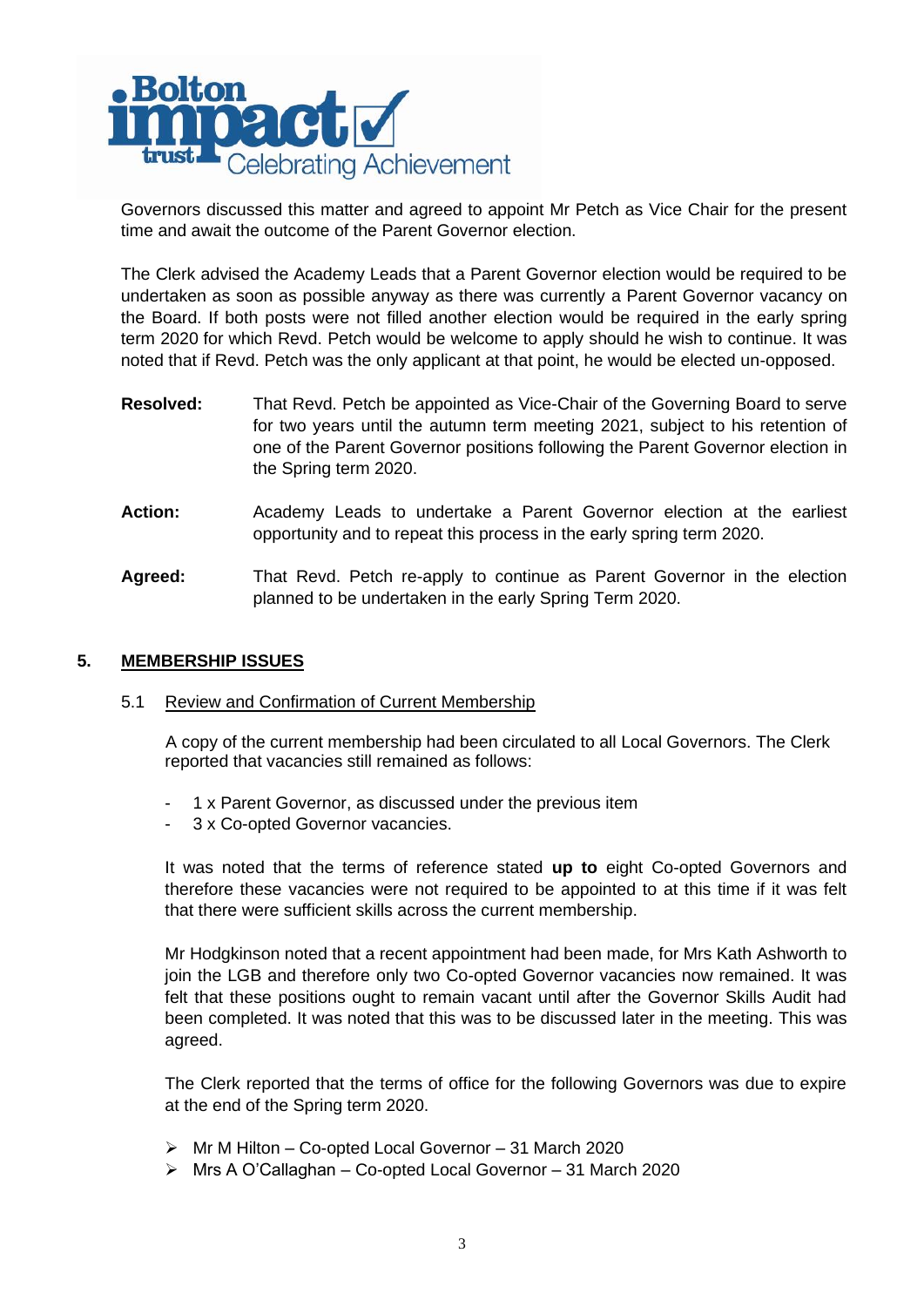

It was noted that if both Co-opted Governors were happy to continue, they could be reappointed subject to the approval of the LGB.

Mr Hilton confirmed that he was happy to continue.

Mr Hodgkinson reported that he thought that Mrs O'Callaghan was happy to continue but would confirm this with her tomorrow. The Clerk/Board was advised to assume that she would agree to continue unless he informed them of the contrary.

➢ Revd. R Petch – Parent Governor - 31 March 2020 A Parent Governor election would be required to be undertaken in the Spring term 2020 as discussed earlier for which Revd. Petch was invited to put himself forward again if desired.

# **Agreed:**

- i) That Mr Hilton and Mrs O'Callaghan be re-appointed as Co-opted Governors to serve on the Youth Challenge LGB for a further four-year term of office.
- ii) That Revd. Petch put himself forward to continue to serve a Parent Governor in the Spring term 2020 Parent Governor election.
- iii) That the two Co-opted Governor vacancies remain for the present time.

# **Action:**

- i) Mr Hodgkinson to contact Mrs O'Callaghan to confirm her continuing membership and advise the Clerk as required.
- ii) Mr Smith to forward the contact details of the newly appointed Co-opted Governor (Mrs K Ashworth) to the Clerk at the earliest opportunity to enable the membership database to be updated and a welcome letter/associated documents be forwarded to her.

### 5.2 Declaration of Eligibility and Privacy consent Form

The Clerk requested those Local Governors that had not completed the Declaration of Eligibility form, to do so and return it to the Clerk at the earliest opportunity.

Governors duly completed the relavent form.

### 5.3 Safeguarding Self-Declaration

A decision had been taken by the Board that all individuals would complete a selfdeclaration form to state that they had not received any criminal convictions or cautions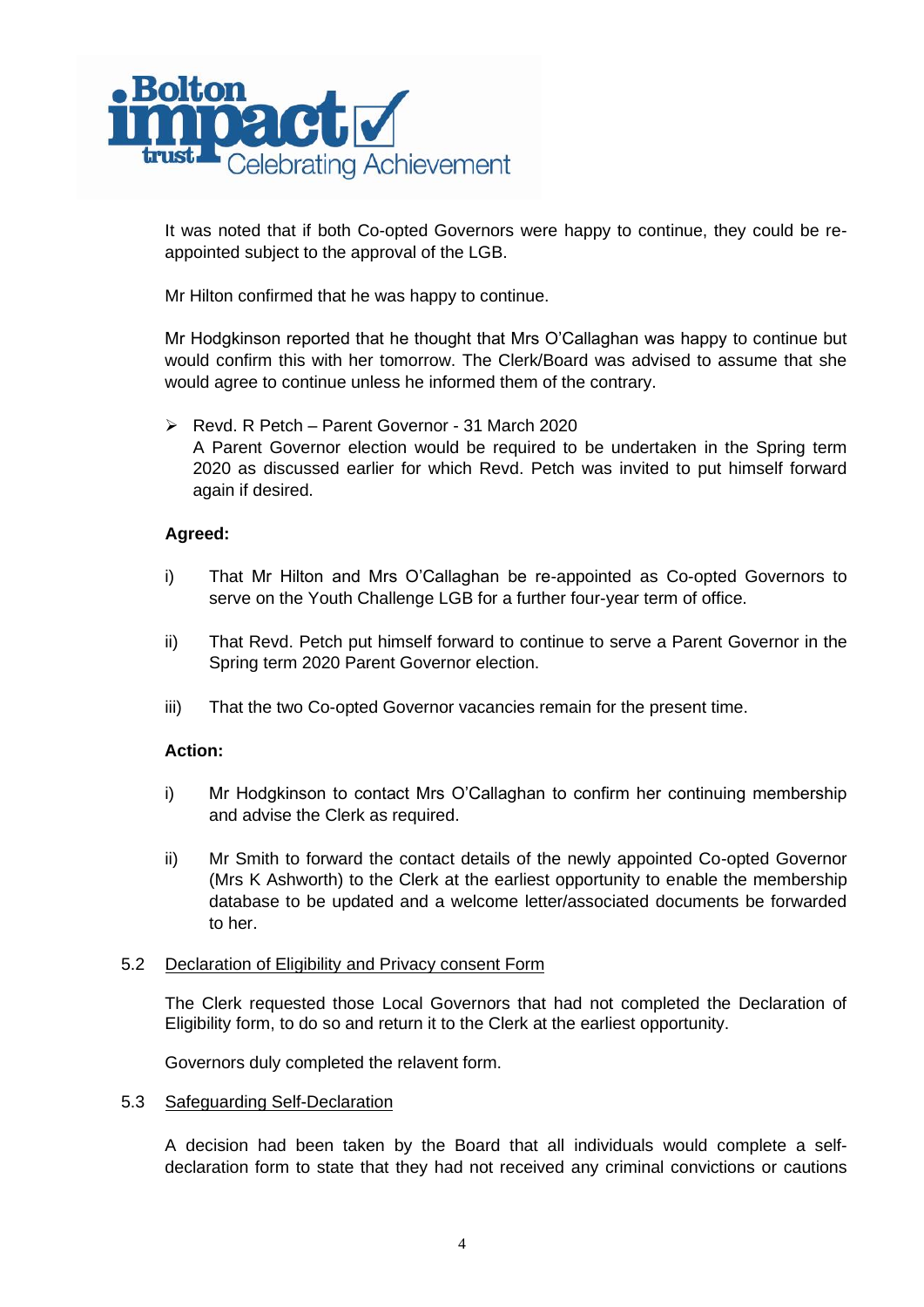

within the previous 12 months, which had not already been reported to the Chair of the Board.

➢ Mrs A O'Callaghan, not present at the meeting - to complete

## 5.4 Board Code of Conduct

The Clerk provided a copy of the updated Board Code of Conduct and an acceptance form to be signed by all Local Governors and returned to Mr Smith. Governors were requested to review and approve the details provided.

It was noted that the Clerk would issue the Code of Conduct and Acceptance Form to new governors as part of the welcome to governance pack.

➢ Mrs A O'Callaghan, Mrs K Ashworth and Mr J Gallagher - to complete

## **Agreed:**

- i) That the following Local Governors absent from today's meeting complete and return the Register of Business Interest form, Code of Conduct acceptance and Safeguarding declaration at the earliest opportunity and return these to Mr Smith to be stored under confidential cover at the school:
	- ➢ Mrs A O'Callaghan, Mrs K Ashworth and Mr J Gallagher to complete
- ii) That Governors note and approve the amended Code of conduct.

# **6. MINUTES OF THE LAST MEETING**

Governors had received the minutes of the last meeting held on 6 June 2019 for their review and approval. It was noted that these minutes represented the Behaviour LGB, which at that time included both YC Primary, YC Secondary and also Lever Park School which was now a separate Academy within the Trust with its own LGB.

### Matters Arising

### 6.1 Governor Training, Minute number 9.2

Mr Ogden confirmed that he had made the necessary booking to undertake the new Governor Induction training in January 2020. It was noted that there had been no available spaces prior to then.

Governors were requested to advise Ms Leonard of any training accessed to enable her to maintain an accurate log.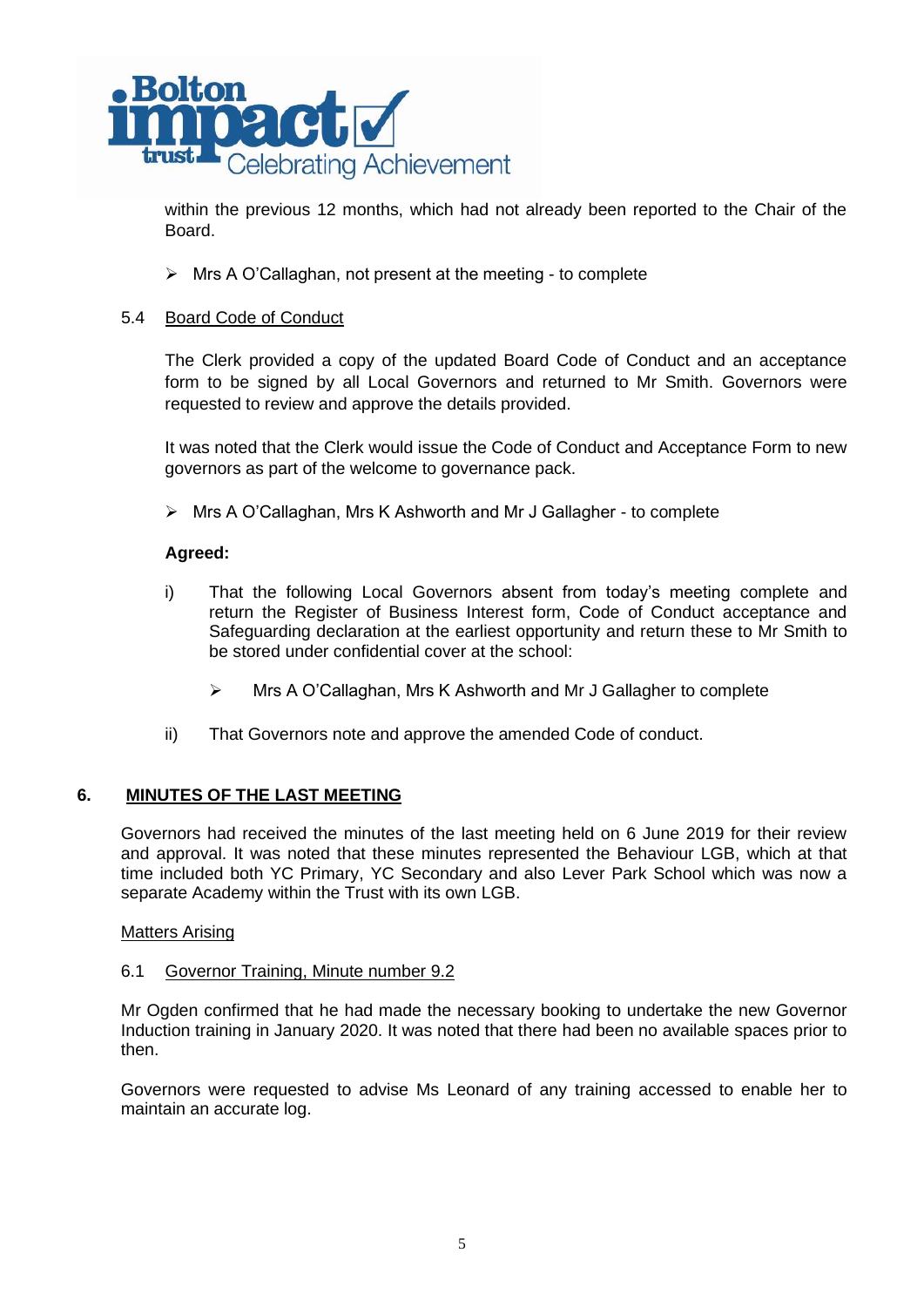

# 6.2 Website Compliance, Minute 9.4.2

Mr Smith confirmed that the website was currently compliant and would continue to be an ongoing exercise in conjunction with the link Governor to maintain compliance.

**Action:** Mr Smith and Mrs Rudge to continue to undertake termly checks of the Academy's website to ensure continued compliance.

## 6.3 Governor Visits, minute number 9.4

Mr Hodgkinson reported that the Governor visit proforma was in the process of being updated following assignation of all link Governor roles and responsibilities. This would be circulated once complete.

**Agreed:** To approve as a correct record the minutes of the last meeting of the Governing Board held on 6 June 2019

# **7. NOTIFICATION OF ITEMS OF 'ANY OTHER BUSINESS'**

There were no items of 'Any Other Business' notified.

## **8. GOVERNANCE**

### 8.1 Terms of Reference 2019/20

The Clerk had distributed the Terms of Reference relating to the YC LGB with the agenda.

The Clerk requested that a review of the content be made to ensure that these were effective for the 2019/20 academic year. The Clerk had suggested to Mr Hodgkinson that the following detail be included:

- $\triangleright$  Appointment process for Chair/Vice Chair Nominations to be invited at the meeting.
- ➢ Membership Two Academy Leads (one for Primary and one for Secondary)

Mr Hodgkinson confirmed that this detail had now been included together with the headings having been amended to reflect the new Ofsted Framework.

**Agreed:** That the Governing Board approve the terms of reference 2019/20 as set out in the appendix to these minutes, to serve until the autumn term meeting 2020.

### 8.2 Link Governor roles and responsibilities

Governors had received a copy of the proposed Link Governor roles and responsibilities.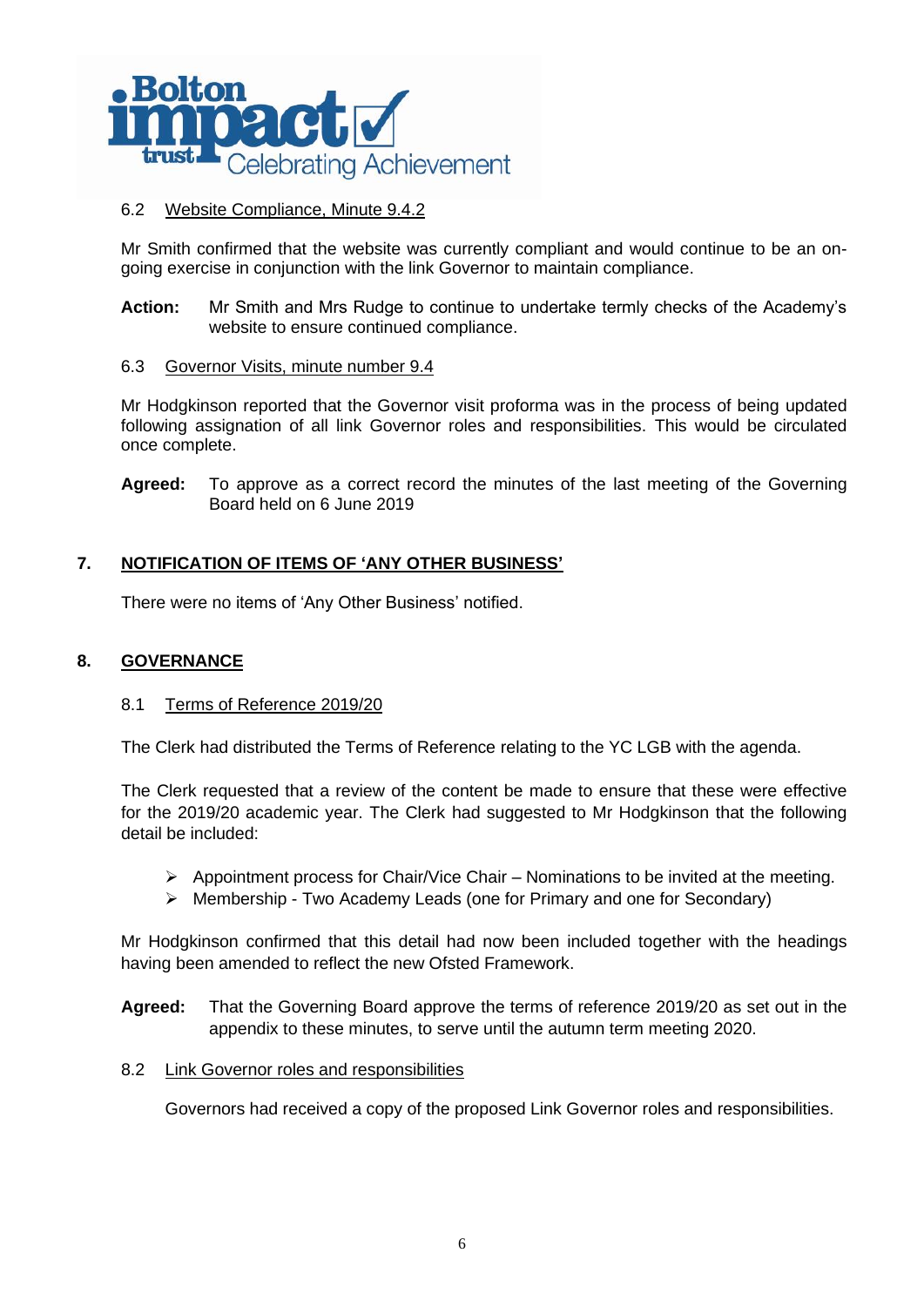

Ms Leonard noted that individual Governors had been contacted regarding their preferences and most roles had now been assigned. Governors were guided through the report provided.

Governors were informed that there remained a vacancy to get involved with the monitoring of Finance and Resources. Mr Smith noted that whilst a link Governor with finance skills was required for the LGB, the responsibility of Finances and Resources was predominantly at Trust level. It was felt that the specific role and responsibilities within this link role be articulated clearly to any potential link Governor of this area to avoid any confusion.

Governors were guided through the responsibilities with appointments being made to some of the remaining vacancies.

The Clerk noted that a vacancy remained for a Primary Partnership Governor. It was explained that they would be required to attend one meeting per term, the next being on 14 October 2019 and provide a report back to the LGB at the next meeting thereafter. Governors were requested to consider this role.

Governors discussed this matter. It was suggested that the newly appointed Governor Mrs K Ashworth be requested to undertake this role. Ms Leonard agreed to contact Mrs Ashworth to further discuss.

Ms Leonard noted that she was currently holding the responsibility as link Governor for training but if any other Governor would like to take on this role, she was happy to relinquish.

### **Agreed:**

- i) That Governors approve their link roles and responsibilities as discussed as per the appendix to these minutes.
- ii) Governors consider taking over the position of link Governor for training.

### **Action:**

- i) Mr Hodgkinson to amend the Link Governor roles and responsibilities report in line with the discussion and agreements made and forward the updated report to the Clerk for uploading to the Governance Gateway within the 'useful documents' area.
- ii) Ms Leonard to contact Mrs Ashworth to request that she take up the role of Primary Partnership Link Governor with immediate effect and attend the meting on 14 October 2019.

### **9. NOMINATED GOVERNOR ROLES**

9.1 Chairs' Briefing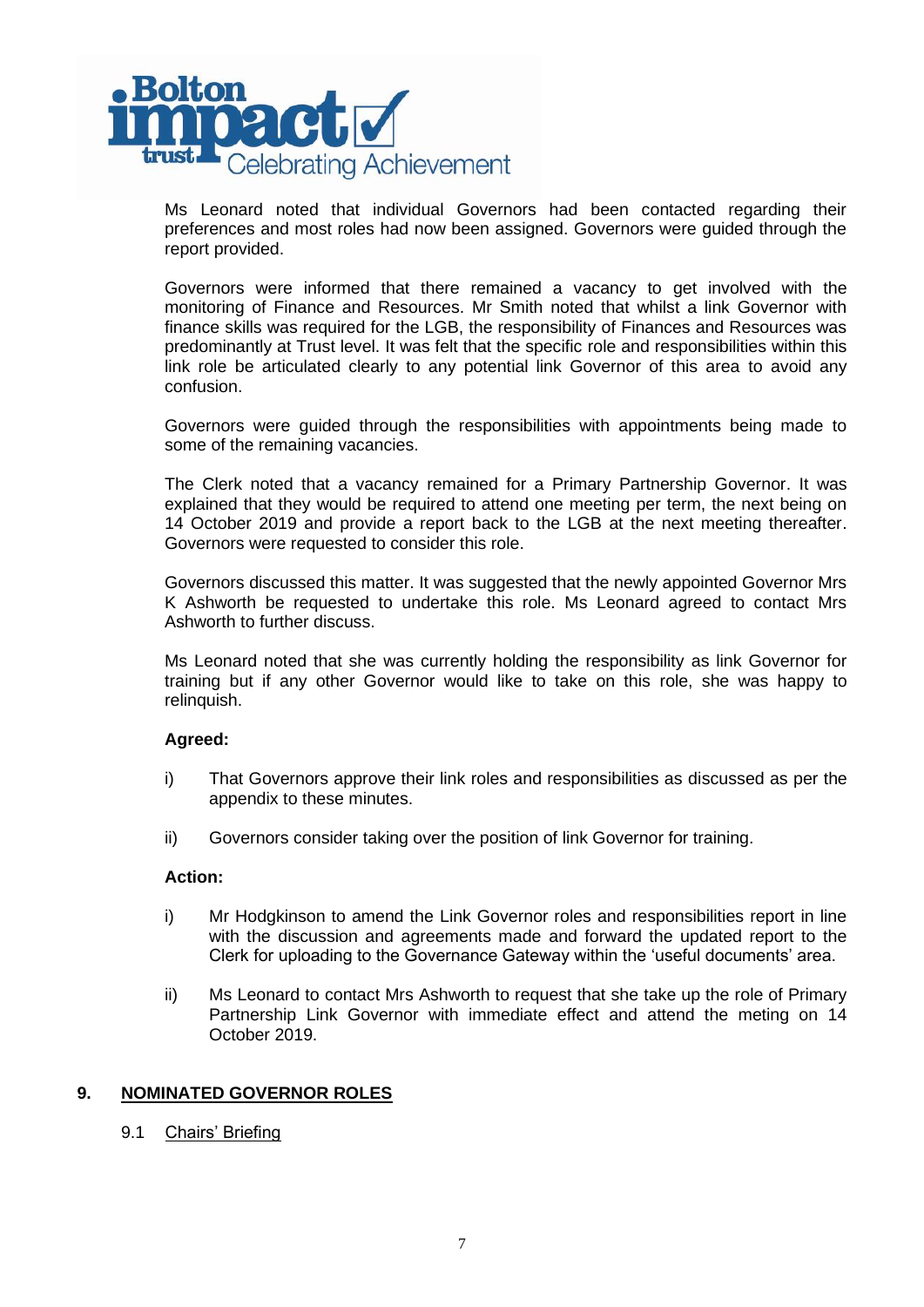

The Clerk reported that the Chairs' Briefing meeting was to be held on Monday 7th October 2019 where the following issues were to be highlighted:

- Autumn term updates Parent Representative Election (Education Scrutiny Committee) Keeping Children Safe in Education Update Academies Financial Handbook Ofsted Framework for School Inspection
- Board Code of Conduct
- Greater Manchester Support for School Improvement Peer Review Feedback
- Governance Services Update

### 9.2 Primary Partnership Report

The Clerk reported that the Primary Partnership meeting was to be held on 14<sup>th</sup> October 2019 at BSTC at 6.30pm.

Ms Leonard noted that she would contact Mrs Ashworth and discuss the role and hoped that she would be able to attend the meeting.

### 9.3 Link Governors Report on Training / Recent Training undertaken

The Clerk reported that the 2019/20 Governance Training Programme was now available on the Governor Exchange. It was noted that a Link Governor briefing had been held on 17 September 2019 where it had been reported that there were a number of new training opportunities available in the programme to assist governors in their role, taking into account national initiatives and changes in legislation.

Ms Leonard, Link Governor reported that she had not been advised of any training undertaken by members of the Governing Board since the last meeting.

The Clerk recommended that any newly appointed Governors attend the National Induction training for New Governors.

Ms Leonard confirmed that arrangements would be made for Mrs Dewse, Mr Gallagher and Mrs Ashworth to book onto the relavent training.

Mr Ogden noted that he had tried to access this training following his appointment, but it had been oversubscribed. It was confirmed that he was booked to attend the January 2020 two-part sessions.

The Clerk noted that this training did become booked up very quickly and that additional sessions had been put on to try to accommodate more delegates. It was therefore recommended that Governors make the necessary arrangements to book on at the earliest opportunity following this meeting.

#### Skills Audit

Mr Smith tabled a copy of the skills audit for Governors completion. It was noted that some Governors may have already completed a similar document but that this had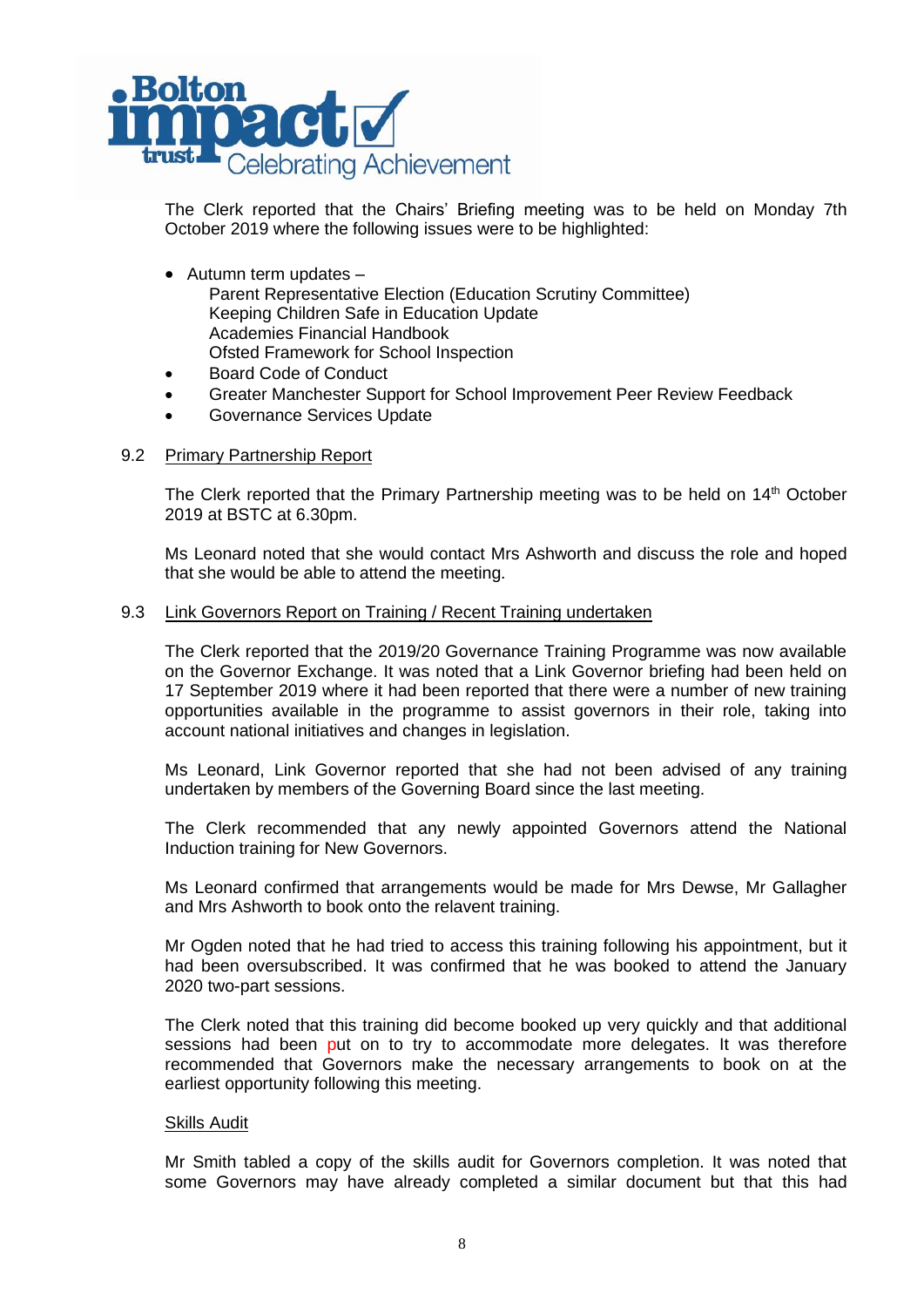

recently been updated and it was felt that given the number of newly appointed Governors it would be beneficial for the audit to be repeated.

Governors were requested to complete and return the audit to Mr Smith prior to the end of this meeting. Mr Smith confirmed that an analysis would be undertaken, and a summary of the outcome would be reported back to Governors at the spring term 2020 meeting.

**Action:** Governors to complete the revised skills audit form and return the completed form to Mr Smith before the end of this meeting or by email as soon as possible thereafter.

### 9.4 Bolton Governor Conference

The Clerk reported that the Governor Services Team were to hold their annual Governor Conference on Saturday 2<sup>nd</sup> November 2019 at the Mercure Bolton Georgian House, Blackrod, with the theme of "Opportunities for All". It was noted that Mr Hodgkinson had been invited to present on 'Alternative Provision – Keeping Children in Mainstream Education'.

The Clerk tabled a programme for the Conference and advised that Governors were able to book their place on the conference via the Governor Exchange website.

Mr Smith asked Governors to advise Ms Leonard if they wanted to attend to enable the necessary co-ordination and booking arrangements to be completed.

**Action:** Governors to consider the Governance Conference and to advise Ms Leonard/Mr Smith at the earliest opportunity, if they wished to attend.

### 9.5 Nominated Link Governor Visits

Mr Hodgkinson reported that there were fewer visit reports to be circulated this term as all link Governors roles had only just been assigned and confirmed. It was noted that a number of Governors had undertaken visits to the academy but had not yet completed their reports. These would be circulated with the agenda papers for the Spring Term 2020 meeting.

Governors discussed the required process for submitting their visit reports.

Ms Leonard requested that Governors plan their visits and complete their reports so that they could be forwarded to her at least two weeks prior to the date of the next meeting.

Mr Hodgkinson confirmed that he was in the process of drafting a revised visit proforma to provide a better focus. This would include key lines of enquiry and next steps which would be required to be followed up at the next visit. It was suggested that the submission date/ detail also be included so that all Governors were aware of the required process. This was agreed.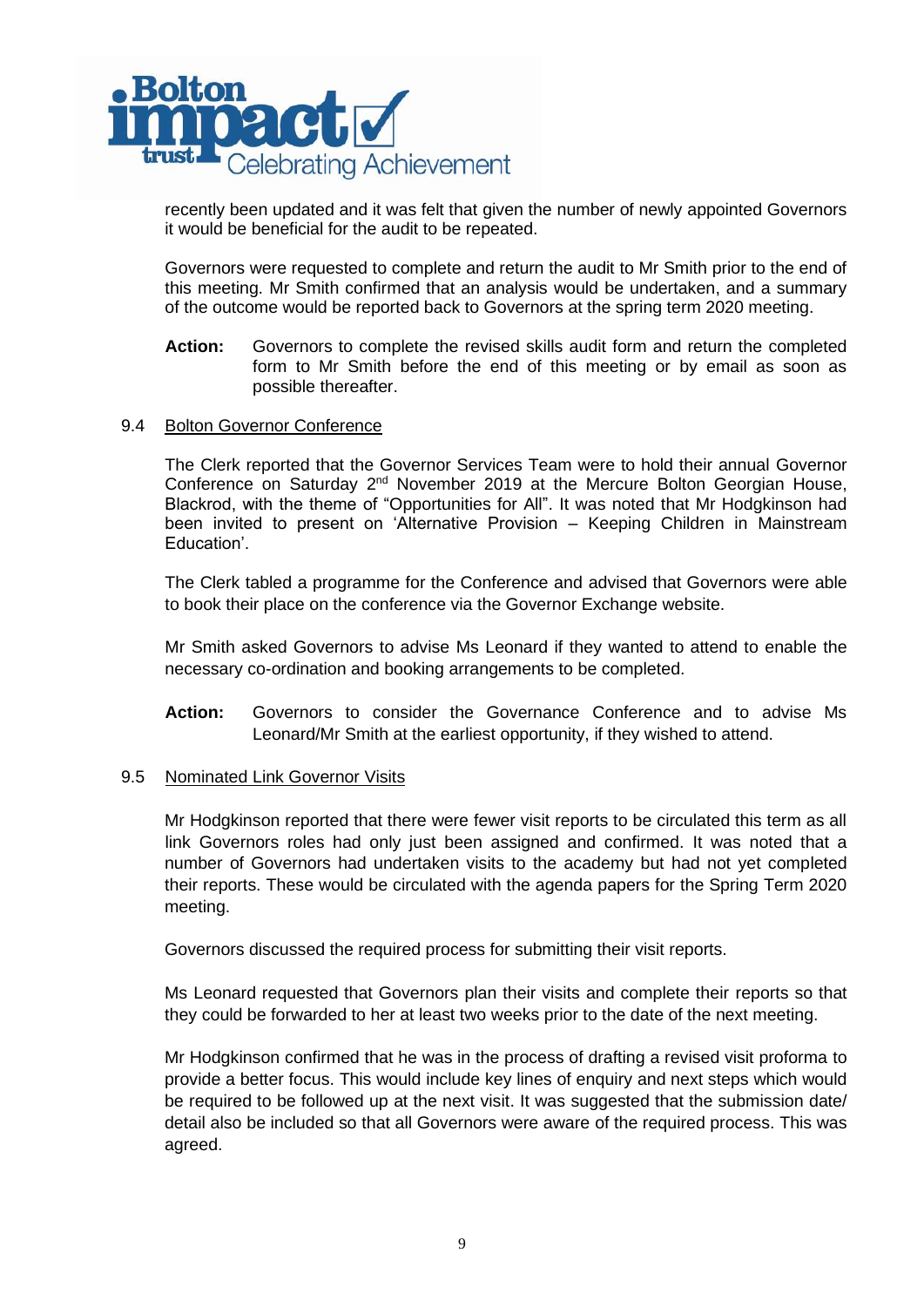

The Clerk suggested that Mr Hodgkinson forward the finalised template to her for inclusion on the Governance Gateway for all Governors to access.

Governors discussed and agreed that this be uploaded in 'Word' format as opposed to 'PDF' for all other documents, to enable Governors to complete and submit electronically. This was agreed.

Governors had received a report from Mr Cannon for their review and information. It was noted that Mr Cannon had attended a meeting with Ms Leonard to gain a better understanding of the requirements of his link Governor role.

Mr Hodgkinson referred to the importance and benefits that were gained from the monitoring visits. It was felt that more focus was to be placed on the visits as a means of strengthening and evidencing positive impact over time.

- **Action:** Mr Hodgkinson to forward the updated visit proforma to the Clerk for inclusion within the useful document area of the Governance Gateway.
- **Agreed:** That the proforma be uploaded in 'Word format' to enable Governors to complete in line.

# **10. ACADEMY LEADS REPORT TO GOVERNORS**

# **Youth Challenge Primary**

Mrs Buchanan presented her termly report guiding Governors through the following key items:

- Capacity and Movement
- Pupil Destinations Summer 2019
- Safeguarding
- Health and Safety
	- ➢ Risk Assessments
	- ➢ First Aid Training
	- ➢ MAPPA Training
- Pupil Outcome Summer 2019 data
- Attendance
- Every Child Matters (ECM) Questionnaire
	- Improvements in pupils 3 targeted ECM areas
		- Pupil Behaviour/Individual behaviour target data
	- Whole school use of Behaviour systems
- **Exclusion Data**
- School Improvement Professional Summer 2019 Report
- Personnel Issues
- Curriculum
- Stakeholder Satisfaction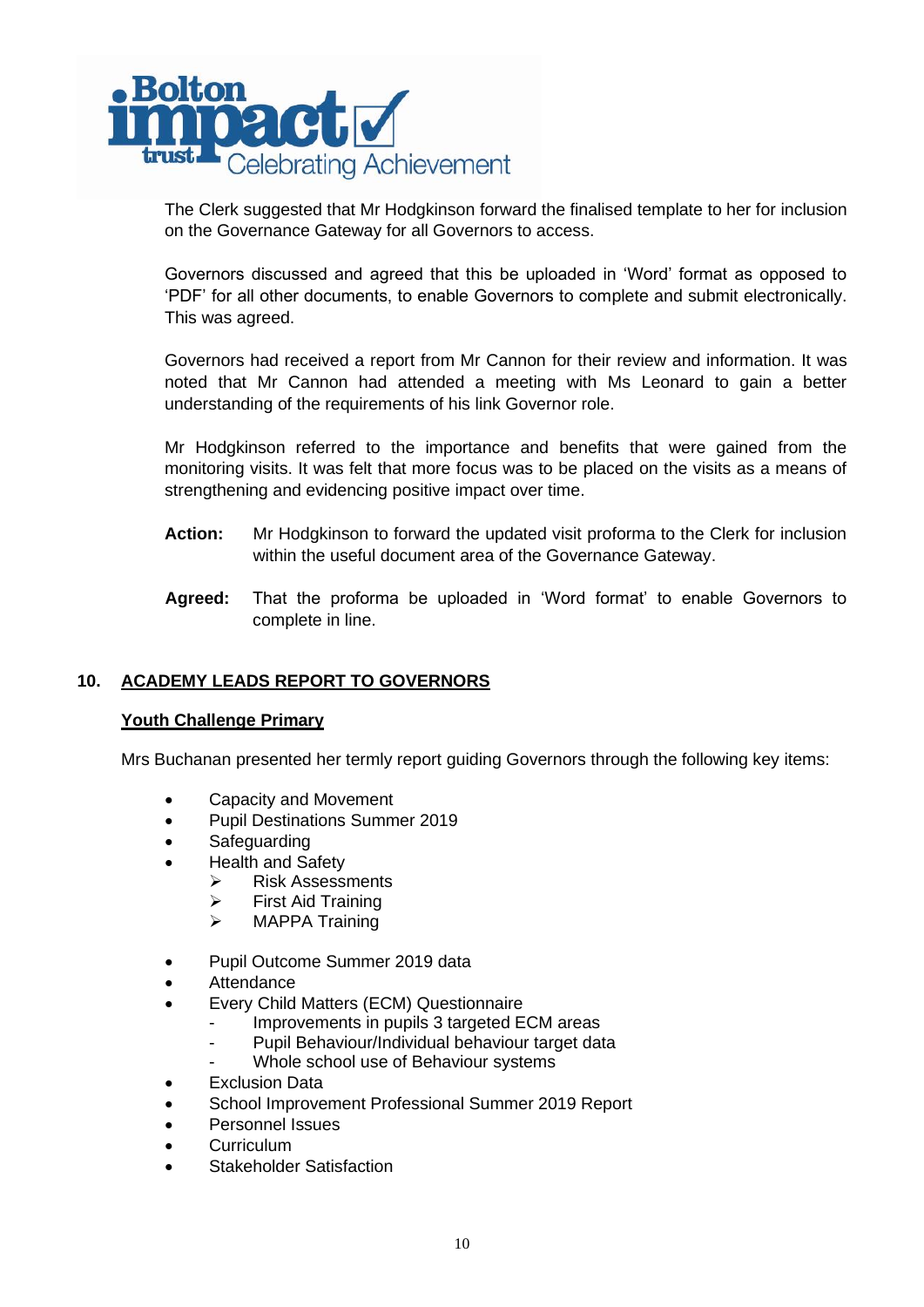

- Parent Questionnaire Analysis Summer 2019
- Pupil Survey Analysis April July 2019
- Schools Data
- Children Missing in Education

Mrs Buchanan noted the key highlights of her report as follows:

#### Pupil numbers

Governors were informed that the maximum number of pupils in Primary Youth Challenge should be 12. However, there was a significant amount of fluctuation in this and the LA were aware of the number of commissioned places.

At the start of the Autumn 2019 term there were 10.5 places and therefore almost at capacity. The LA had been asked if YCP could take some additional places after half term but unfortunately, they couldn't commit to commissioning the additional places at that time.

Mr Hodgkinson confirmed that further discussions were therefore required with the LA. Mr Hodgkinson confirmed that he was to attend a meeting with the LA on 9 October 2019 regarding their commissioning and exit strategy.

#### Pupil Destinations

Mrs Buchanan reported that this remained positive with 29 out of 33 pupils returning to their previous educational establishment.

A Governor asked if the staff at Primary YC followed pupils progress once they had returned to their previous setting.

Mrs Buchanan explained that where possible, they did maintain an interest. Mrs Rudge had visited one child whom had returned to their previous setting and had presented them with a certificate to commend the progress they had made.

#### **Safeguarding**

Governors were informed that the LA had updated the model policy following the 2019 updates to the Keeping Children Safe in Education document.

#### Health and Safety – risk assessments

Mrs Buchanan confirmed that around 97% of the cohort attending PYC were deemed as 'runners'. It was explained that this was in respect of pupils escaping from the classroom. However, she could confirm that there had been no instances of pupils leaving YC to date.

#### MAPA (Management of Actual or Potential Aggression) Training

All relevant staff were MAPA trained. This involved the use of de-escalation strategies as a means of restraint. A refresher course taking two full days had been arranged for February 2020.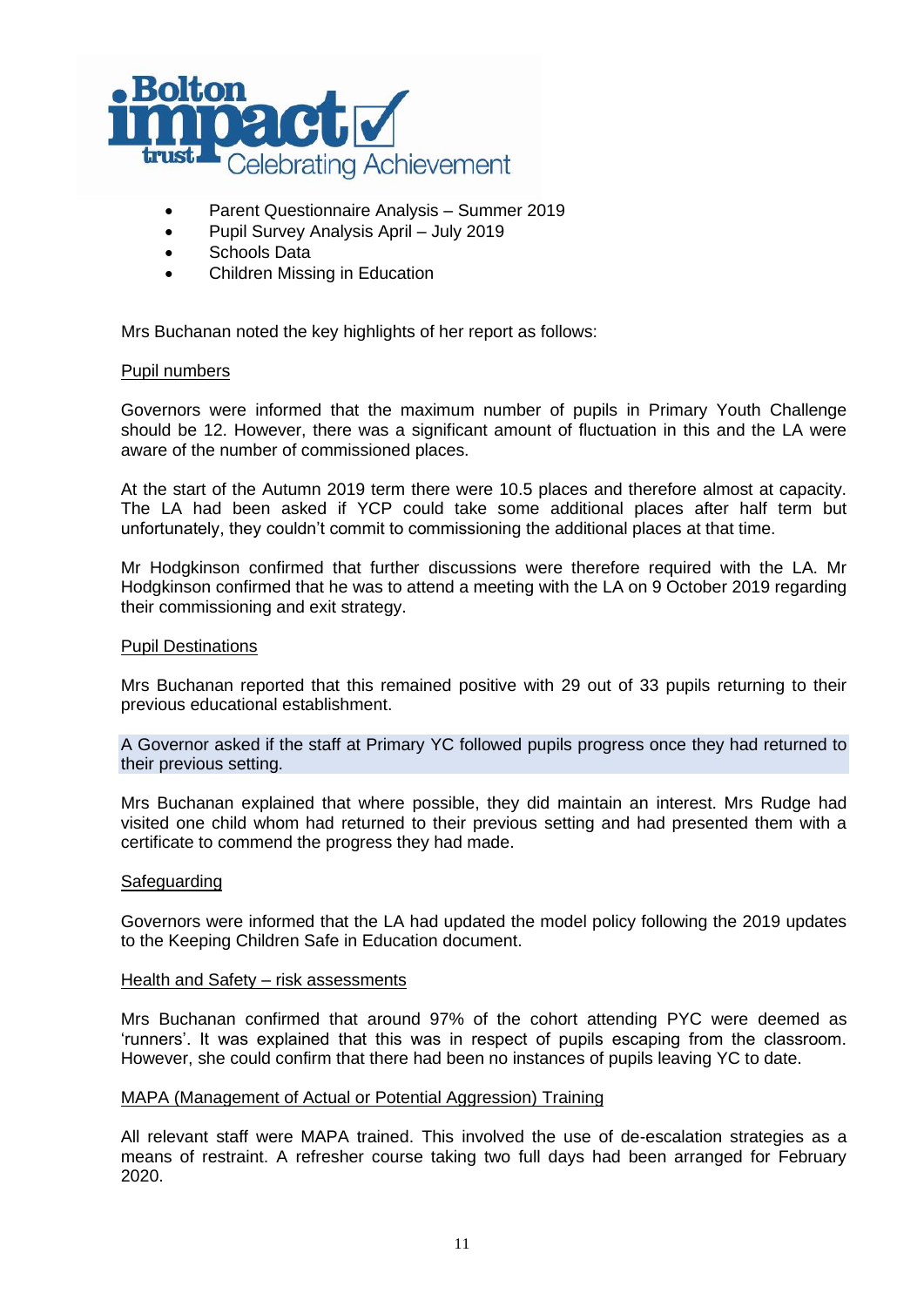

## A Governor asked if this method of restraint was the same as other high schools used.

Mrs Buchanan confirmed that many high schools used positive handling techniques. Ms Leonard noted that it wouldn't be feasible to have all staff trained in a secondary setting.

Governors discussed the provision of MAPA training. It was confirmed that MAPA was delivered at Lever Park Special School and in order for staff to pass/be certificated, they had to fulfil the whole of the allocated session.

A Governor asked if this was needed to ensure that the trainer remain certified and wondered from a finance perspective how much was necessary and what their business reason was.

Mr Billington noted that he had attended a two-day course for pivotal MAPA training but had understood that the refresher MAPA training only took one day.

**Action:** Mrs Buchanan to confirm the training dates and the length of time for each session.

#### Pupil Outcomes

Governors had reviewed the details presented and agreed that pupil outcomes had been very positive for 2018/19 academic year.

#### Staffing Matters

Governors were informed that there was currently a vacancy for a Teaching Assistant and that the recruitment process would commence in the very near future.

#### Pupil Behaviour

Mrs Buchanan reported that many of the pupils at PYC achieved their behaviour targets and those who haven't would be transferred to the Forward Centre. Complex case discussions were always held in these circumstances.

#### A Governor asked if all pupils had the same number of targets.

Mrs Buchanan confirmed that all pupils had three targets.

### **Youth Challenge Secondary (YCS)**

Ms Leonard presented her termly report guiding Governors through the following key items:

- Capacity and Pupil Movement 2018/19
- Safeguarding
- Looked After Pupils
- Children Missing in Education
- Health and Safety
- Pupil Outcomes Summer 2019 data
	- Attendance2018/19 Whole School including. YC, Gloves, Distance) Previous School Comparative attendance data
- Pupil Behaviour/Exclusion data 2018/19\*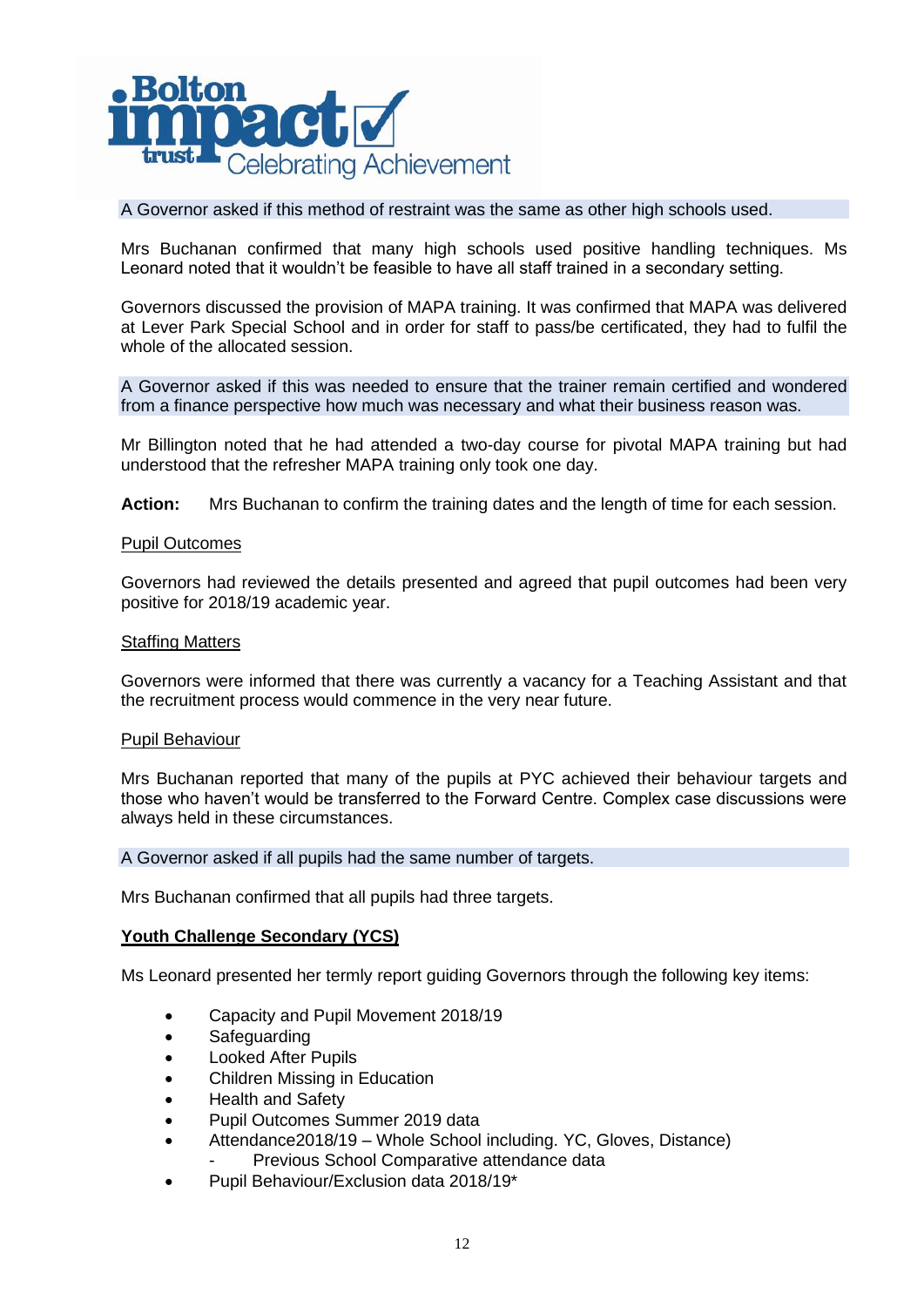

- Personal Success targets (PST's) for summer term 2019
- Every Child Matters (ECM) and Social Skills Analysis
- Year 11 Leavers outcomes
- Teaching and Learning
- Personnel Issues/Staffing
- Curriculum

The following areas were highlighted to Governors:

## **Capacity**

Governors were informed that during the 2018/19 academic year there had been 58 pupils admitted to YCS. The demand for places was currently very high; five weeks into the new academic year and the current pupil numbers stood at 86 with space being very limited. The LA were aware of the concerns raised. Ms Leonard noted that some capital investment for a key stage 3/mental health /day 6 provision was required.

Mr Hodgkinson noted that there were currently 54 year 11 pupils on roll at YCS and that the Trust were willing to work with the LA and agree a business model to avoid a financial deficit situation and have some additional LA investment.

Governors discussed that this matter seemed to be a national issue. Mr Hodgkinson noted that the Trust wanted to become more inclusive but did not want to dilute the offer or jeopardise the current quality of provision.

Governors discussed the financial contributions made from other schools and asked if they were required to pay.

Mr Hodgkinson explained that 50% of the places had been traded options but the setting just did not have the capacity whilst such a high number of permanent exclusions were being forwarded by the LA to attend YC. It was noted that schools were trying to retain pupils as long as they could, but some pupils had very challenging issues that were not manageable in a mainstream setting.

### Behaviour

Ms Leonard confirmed that behaviour issues impacted negatively on attendance. An alternative provision had been explored by the implementation of the 'Gloves' provision. This had been put in place in an effort to reduce the need for a fixed term exclusion. It had also been considered if YC could use Gloves to internally exclude but this had not been logistically possible to finalise due to staffing and capacity issues.

Mr Hodgkinson reported that there was a high demand for the 'Gloves' provision and felt that it could be further developed to meet the needs of a high number of pupils as a 'stand-alone' facility.

### Year 11 Outcome data

Ms Leonard referred to the data tables within her circulated report. It was noted that the following colour coded key related to: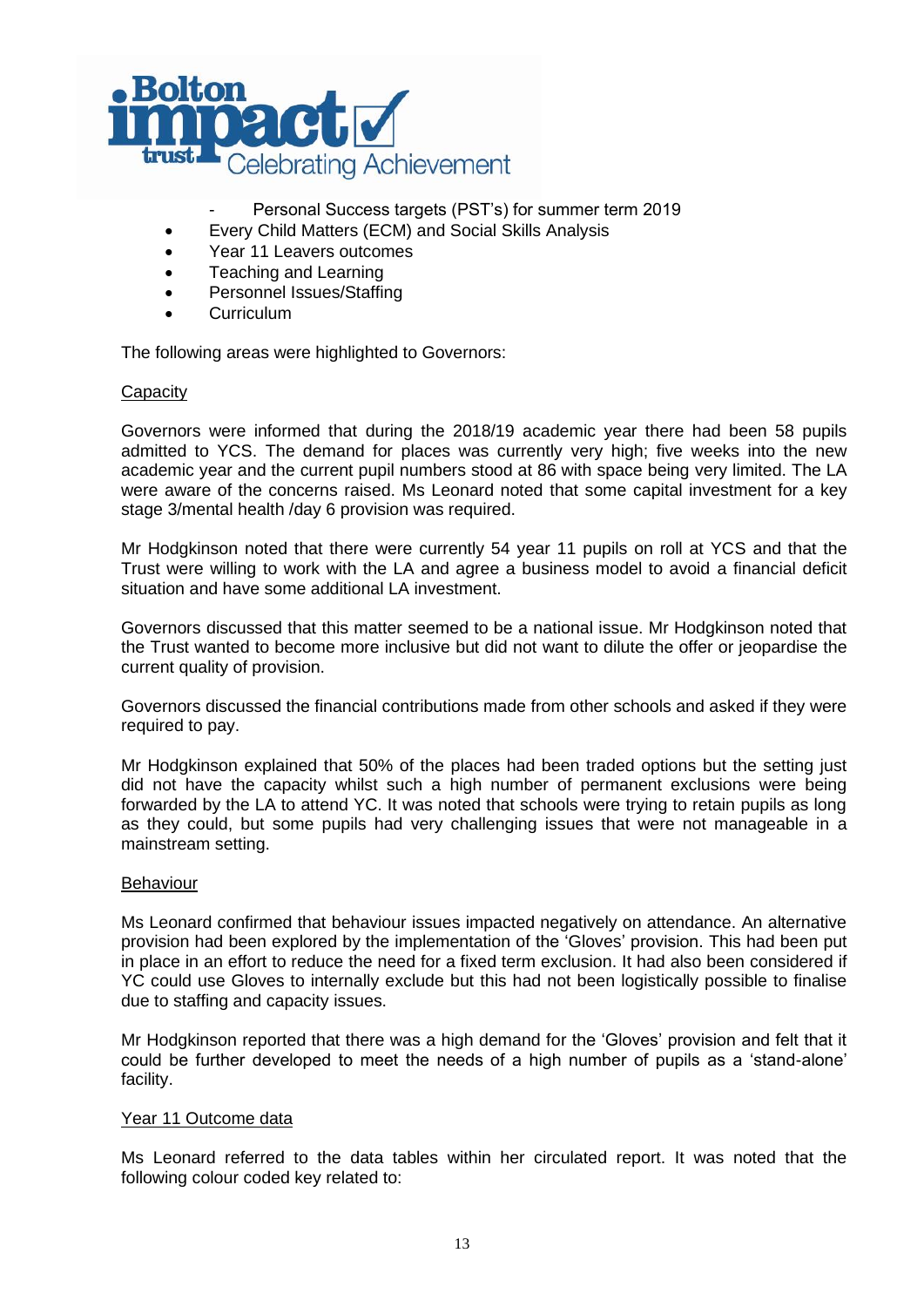

- $\triangleright$  Red not met the required target
- $\triangleright$  Green had met the required target

Governors were informed that it was difficult to compare trends due to the nature of the YC setting but that an analysis of the outcomes had been undertaken and the area of improvement identified to inform teaching and learning delivery. It was noted that some pupils found difficulty in translating from a class situation to an exam situation so it was intended to undertake some 'mock' GCSE situations in order to better prepare the pupils and encourage them to remain in the exam for longer than the 40 minutes average time. Governors were assured that better preparation was a major focus and also a focus on life after school to improve pupils' social skills.

### Teaching and Learning

Further to the circulated report, Ms Leonard reported that teaching and learning was very strong with a major focus on curriculum and the way teaching and learning is quality assessed for the coming year. The key on the data provided was explained as:

Green – Secure Blue – Advanced Orange – Areas for further development

### 10.1 School Self-Evaluation and School Improvement/Development Plan Update

Ms Leonard confirmed that both the SEF and SDP were work in progress, being developed in line with the new Ofsted Framework. It was planned for these to be joint documents for both Primary and Secondary Youth Challenge and that they would be completed for presentation and Governors approval at the Spring Term meeting 2020.

### **Agreed:**

- i) That the progress made on School Self-Evaluation and School Improvement/Development Plan be noted.
- ii) That the Local Governing Board defer approval of the School Self-Evaluation and School Improvement/Development Plan to the Spring Term LGB meeting 2020.

### 10.2 Visit from the Education Improvement Link Professional (SIP)

### Youth Challenge Primary (YCP)

Mrs Buchanan reported that due to the previous SIP leaving the service, a new school Improvement Professional, Elisabeth Fenwick had been appointed. Ms Fenwick had attended YCP on 25 September 2019 to familiarise herself with the staff and the work of the setting, enabling her to plan her areas of focus for her formal monitoring visit planned for 26 November 2019.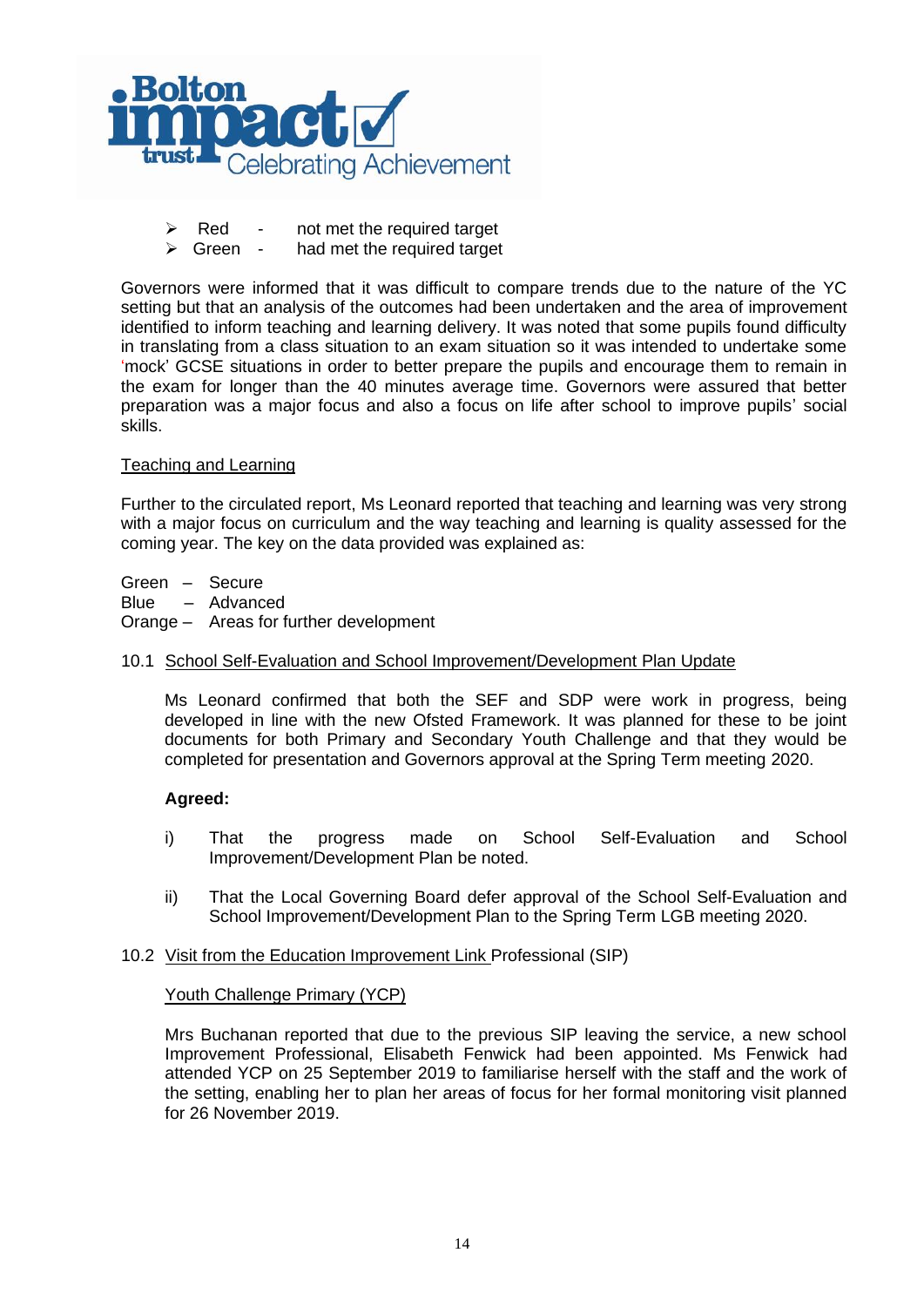

## Youth Challenge Secondary (YCS)

Ms Leonard confirmed that the School Improvement professional (SIP) had visited SYC and arrangements had been made for their return later this term.

**Agreed:** That the information in respect of the Education Improvement Link Professional's visit be deferred to the Spring Term 2020 meeting.

### 10.3 Termly Report on Children Looked After

The Academy Leads reported on the Academy's provision for Children Looked After:

### Youth Challenge Primary

Governors were informed that during the summer term 2019, there had been 3 Children Looked After on roll at YCP. Currently there was 1 looked after child on roll and that the necessary support strategies were in place for these Children including Personal Education Plans.

### Youth Challenge Secondary

Governors were informed that there were 6 children looked after on roll at YCS and the necessary support strategies were in place for these children.

**Agreed:** That the Academy Leads termly reports on the school's provision for Children Looked After be received.

### 10.4 Termly Report on Attendance and Children Missing Education

### **YCP**

Mrs Buchanan reported that there were no major concerns regarding attendance for YCP any unauthorised absences were in line with the school's figures.

It was also reported that there had been no cases of children missing education in YCP since the last Governing Board meeting.

## YCS

Ms Leonard reported that attendance figures had dropped. It was difficult to analyse the data and any trends due to the nature of the setting.

There had been a change in the transport arrangements for pupils for two reasons:

- ➢ Financial Costs
- $\triangleright$  To encourage pupils' independence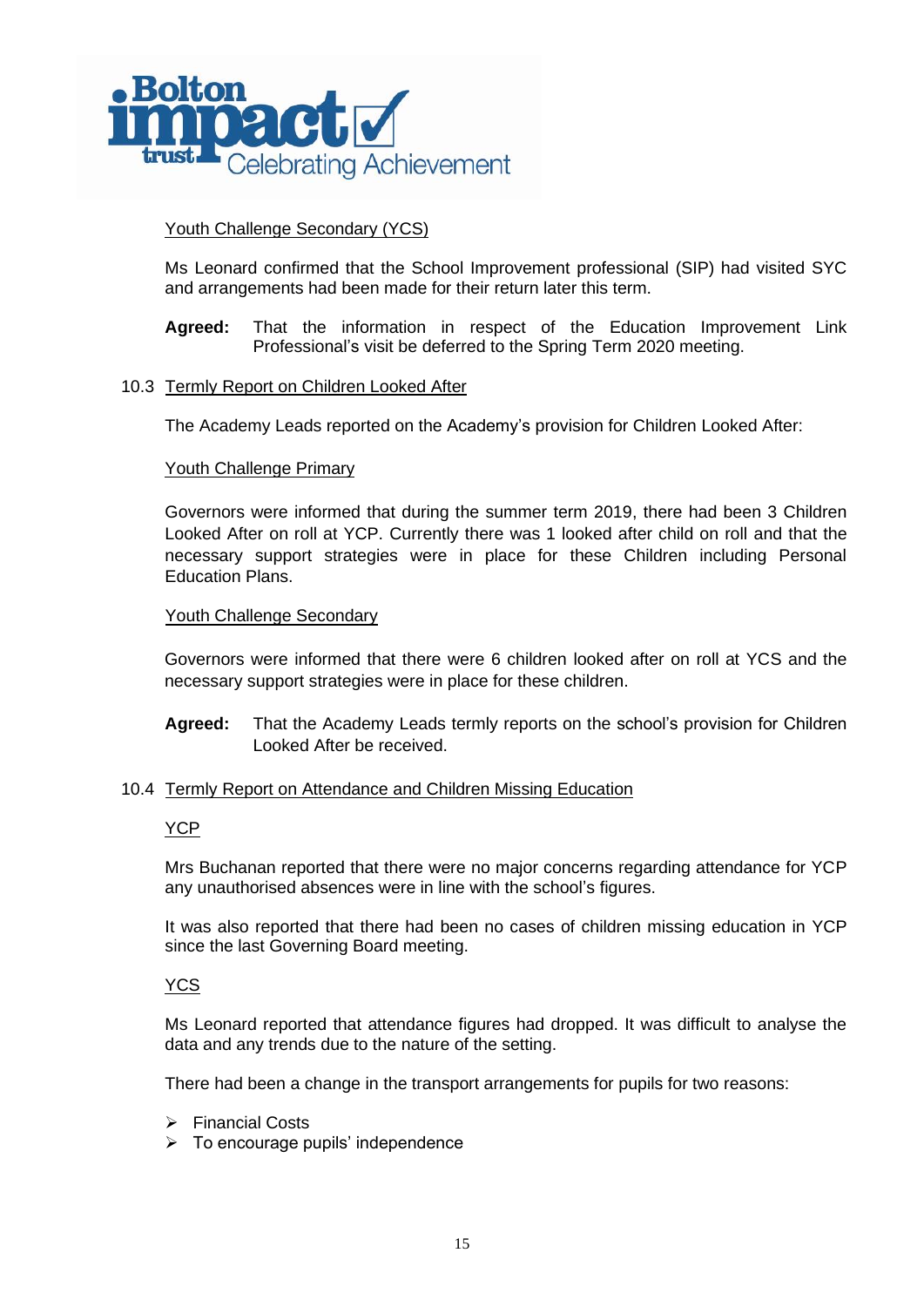

It was noted that whilst this had impacted negatively on attendance data, a positive impact had been made in developing pupils independence.

Governors were informed that the unauthorised absence figures may look worse than they actually were. It was noted that some instances of unauthorised absence were due to the pupil refusing to attend YC and were not for any safeguarding issues.

Ms Leonard reported that there had been 3 cases of children missing in education (CME) since the last meeting. It was confirmed that two pupils had now returned, and the other pupil was safe and attending school. Ms Leonard reported an improvement in the monitoring of unauthorised absences. Systems put in place mean all unauthorised absences are continually followed up and due to this only 5 instances of unauthorised absence when contact could not be made with the parents had been recorded since Sept 2019. It was felt that a clearer and more improving picture would be seen at the next meeting.

**Agreed:** That the Academy Leads report on Attendance and 'Children Missing Education' be received.

### 10.5 Pupil Premium Grant (PPG) for 2019/20

The PPG report for the YCP setting had been provided within the circulated report.

Ms Leonard reported that the report relating to the secondary provision had been inadvertently omitted from the main report and would be circulated after this meeting.

### **Agreed:**

- i) That the Academy Leads termly report on Pupil Premium be received in respect of the Primary YC provision be received.
- ii) That the PPG report in respect of the Secondary provision be circulated to all Governors at the earliest opportunity after this meeting.
- **Action:** Ms Leonard to circulate the 2019/20 PPG report in respect of YCS to all Governors at the earliest opportunity following this meeting.

### 10.6 Invacuation/Evacuation - termly Report

Governors had received details of the summer term 2019 evacuation/Invacuation procedures as part of each Academy Leads individual report. It was confirmed that autumn term procedures would be undertaken with a report back to Governors in the spring term 2020.

### **Agreed:**

i) That the summer term 2019 evacuation and invacuation reports for both YCP and YCS settings be received.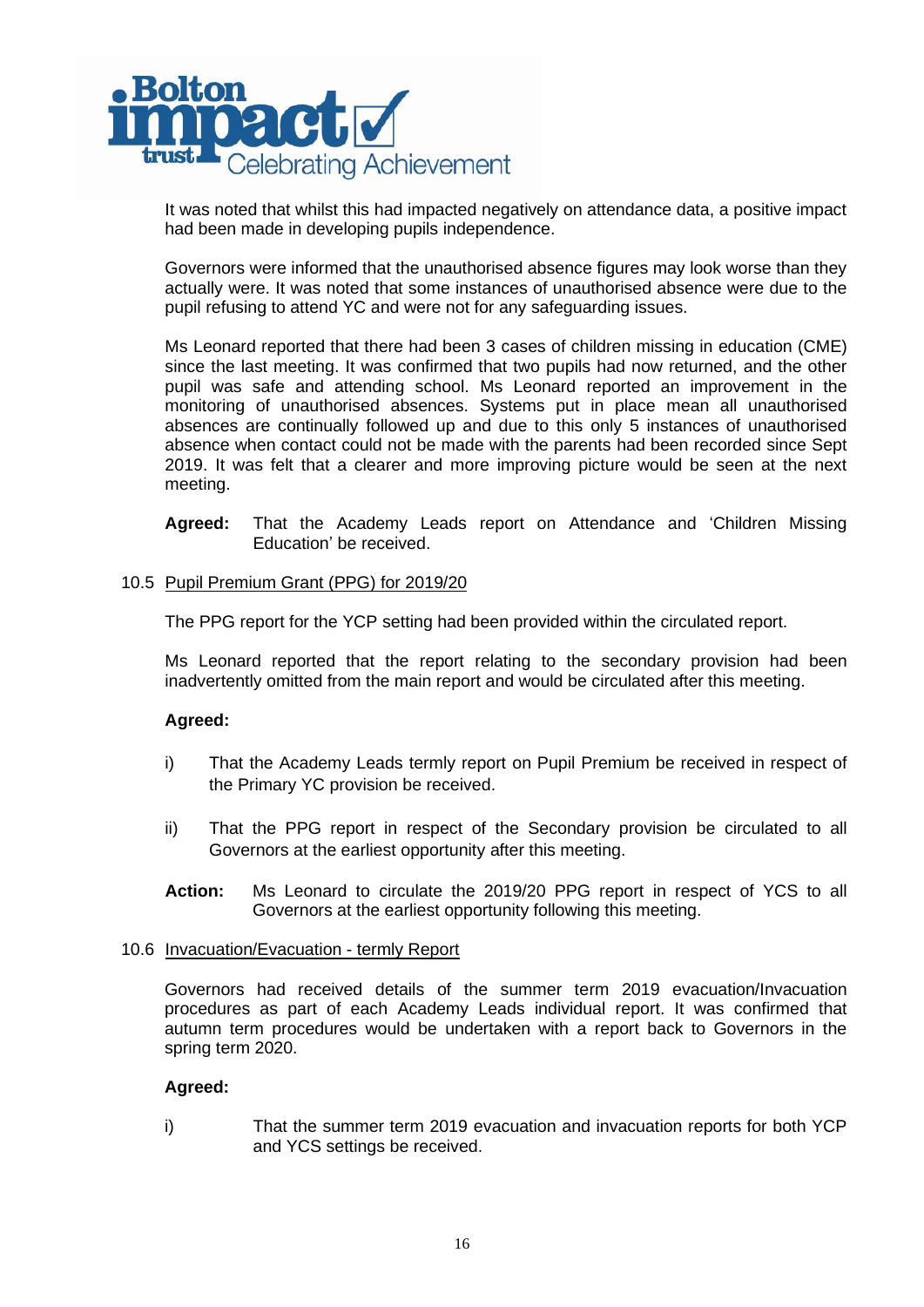

- ii) That the autumn term 2019 invacuation/evacuation reports for both YCP and YCS settings be received at the spring term 2020 meeting.
- **Agreed:** That the termly reports from both Academy Leads be accepted with thanks.

# **11. APPRAISAL PROCEDURES**

## 11.1 Impact of school appraisal on school improvement in the 2018/19 academic year

Further to the details recorded within each of the Academy Lead's reports, Mr Hodgkinson informed Governors that approval of the recommendations following the completion of the staff appraisal process was made at Trust level. All recommendations would be presented to the Pay and Appraisal Committee on 14 November 2019 with a report back to the board at the spring term 2020 meeting.

# **Agreed:**

- i) That the Academy Leads report on school's appraisal procedures for the 2018/19 academic year be received.
- ii) That a report following the Pay and Appraisal Committee's consideration and approval of the recommendations made by the Academy Leads be provided to Governors at the Spring Term 2020 meeting.

### 11.2 Academy Leads Appraisal Review

It was reported that the Academy Leads Appraisal Governors had met with each Academy Lead and School Improvement Partner to review the Academy Leads objectives for 2018/19 and to set new appraisal objectives for 2019/20.

The recommendations made would be presented for approval at the Pay and Appraisal Committee meeting planned for 14 November 2019 with a report back to the LGB thereafter.

Monitoring of the progress made on the 2019/20 objectives would be undertaken throughout the academic year.

**Agreed:** That an update on the Academy Leads Appraisal Review be given at the next LGB meeting.

# **12. FINANCE REPORT**

Governors had received a financial report providing financial information in relation to the Youth Challenge Academy as at the end of the 2018/19 financial year and the 2019/20 budget allocation.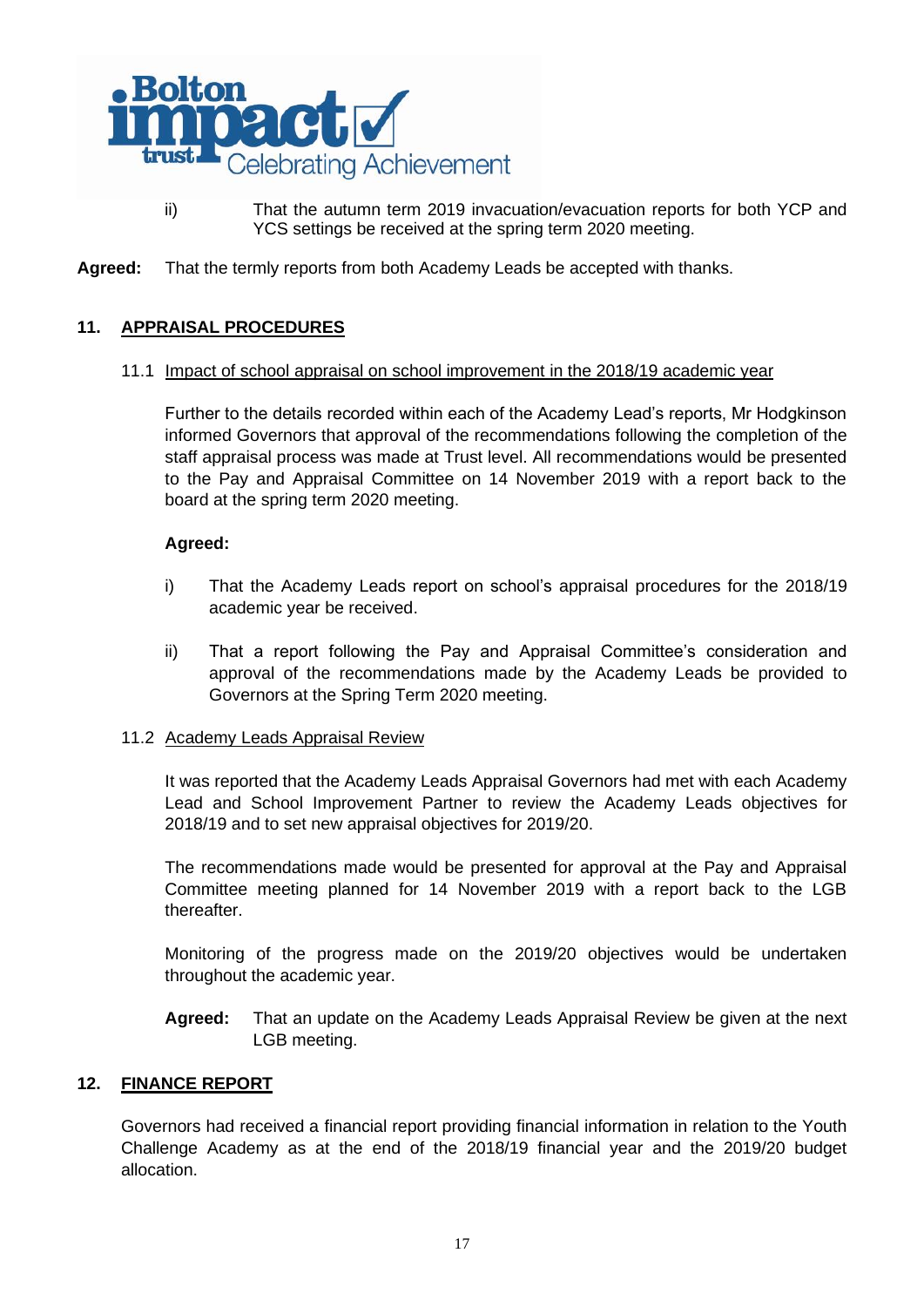

The report outlined the 2018/19 financial outturn position, including an explanation of significant variances and the agreed budget for the 2019/20 financial year.

Governors we informed that a surplus budget of around £70,000 was expected. There had been £74,000 less expenditure costs than had been anticipated, as had been explained within the variances highlighted on page 3 of the report including efficiency savings on transport costs and savings in premises costs due to a rate refund.

Mr Smith referred to the newly implemented dynamic purchasing system proving to be very successful to date.

Governors were informed that the Trust had considered the budget across the whole Trust last week and confirmed that they felt the finances were in a far healthier position going forward compared to this time last year.

Questions were invited.

## A Governor asked if there were any areas of risk.

Mr Smith explained that there were always elements of risk especially when the service need was relied upon across the town.

Mr Hilton referred to the challenges faced across the Trust over the 2018/19 financial year and commended the work undergone by all concerned in making the necessary savings and efficiencies without compromising the quality of provision.

Mr Smith noted that whilst the trust was in a better position, the finances were still to be monitored very closely.

A Governor referred to the gender pay gap and asked if anything could be considered relating to this or if a review could be undertaken.

Mr Smith explained that the council went through a full pay and grading/equal pay review some years before Bolton Impact Trust was formed and didn't feel that this was required to be undertaken again. It was noted that every role was reviewed on an individual basis at that time to ensure all posts were pay appropriate.

**Agreed:** That the Finance report from Mr Smith be received with thanks.

# **13. ACADEMIES FINANCIAL HANDBOOK – 2019 UPDATE**

Governors had received a briefing note highlighting the updates that had recently been made to the Academies financial handbook. Mr Smith guided Governors through the main changes as detailed within the report, in particular the need for robust Governance.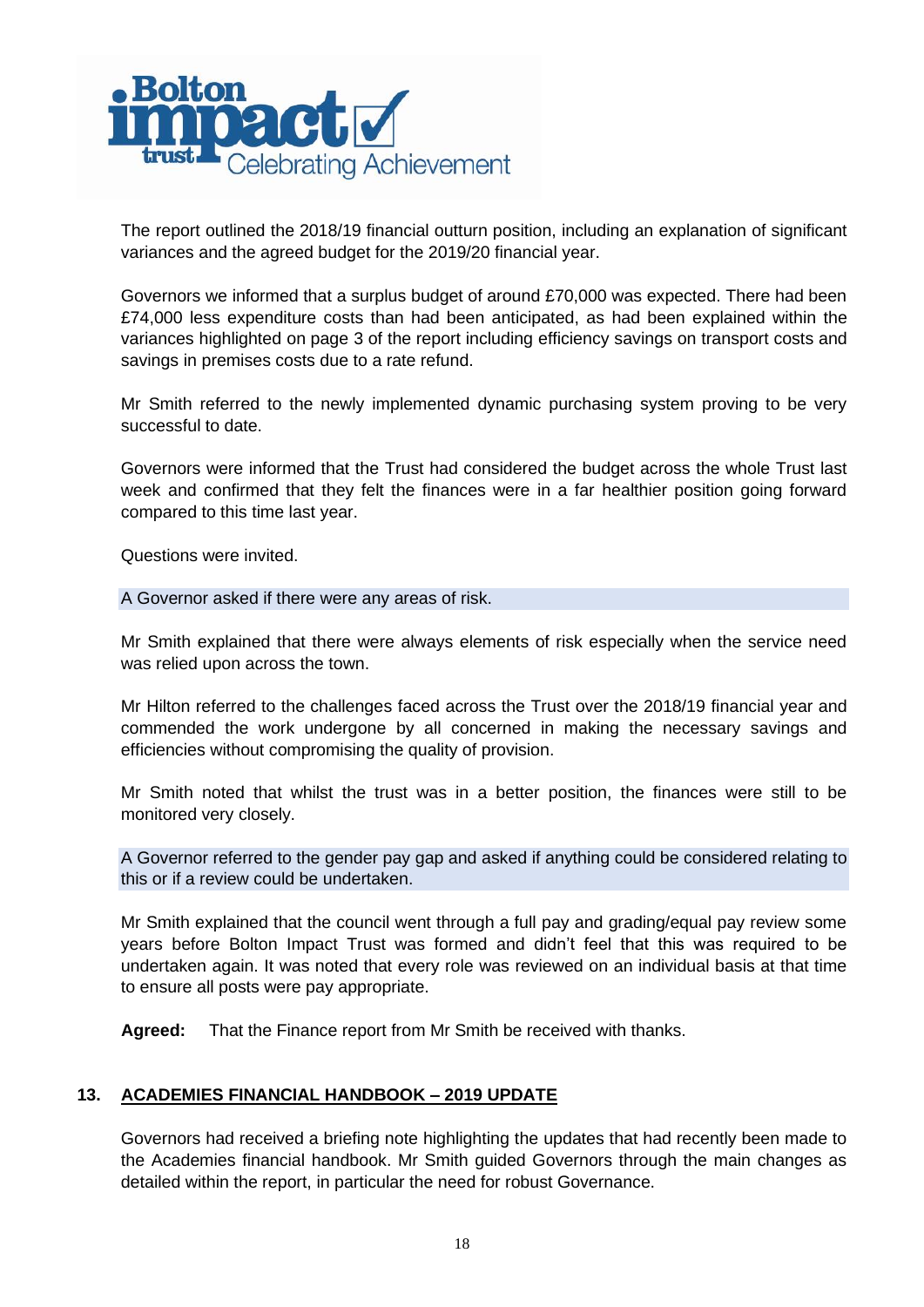

**Agreed:** That the updated to the academies Financial Handbook 2019 be received and approved.

# **14. POLICY APPROVALS AND REVIEW OF PROCESSES**

Ms Leonard referred to the number of policies that were required to be reviewed and approved across the Academy. It was noted that some were joint policies, and some were Primary or Secondary setting specific such as the Curriculum Policy. It was noted that the non-statutory policies were not required to be approved by the LGB and therefore proposed that these be reviewed by the Academy Lead together with the Link Governors responsible for that specific area. Once reviewed the policies would be presented to the LGB for their approval.

Governors discussed the process and agreed that this was acceptable but would need a policy review schedule in order to know when each policy was required to be reviewed.

Ms Leonard confirmed that the statutory policies would require all Governors to undertake a joint review and subsequent approval.

- **Agreed:** That review, and approval of non-statutory policies be delegated to the Academy Lead and link Governor for that area subject to a report back to the LGB for overall ratification.
- **Action:** Ms Leonard to circulate the policy review schedule via the Governance Gateway
- 14.1 Approval of the Youth Challenge Safeguarding and Child Protection Policy 2019/20

Governors had received a copy of the Youth Challenge Safeguarding and Chid protection Policy for 2019/20 to be used for both Primary and Secondary settings, for their review and approval.

Mrs Buchanan noted that there had be minimal changes made to the Policy but confirmed that this had been updated in line with the 2019 updates to the Keeping Children Safe in Education document.

The Clerk referred to the LA Model Policy recently circulated to schools via the school's Extranet site and asked if the YC Policy had taken into account the updates highlighted in the LA Model Policy.

- **Action:** Mrs Buchanan to cross reference and compare the YC Policy with the LA Model to ensure they were in line, amending as required.
- **Agreed:** That Local Governors approve the Safeguarding and Child Protection Policy 2019/20 subject to Mrs Buchanan undertaking a comparison with the latest LA Model and amending to be in line as required.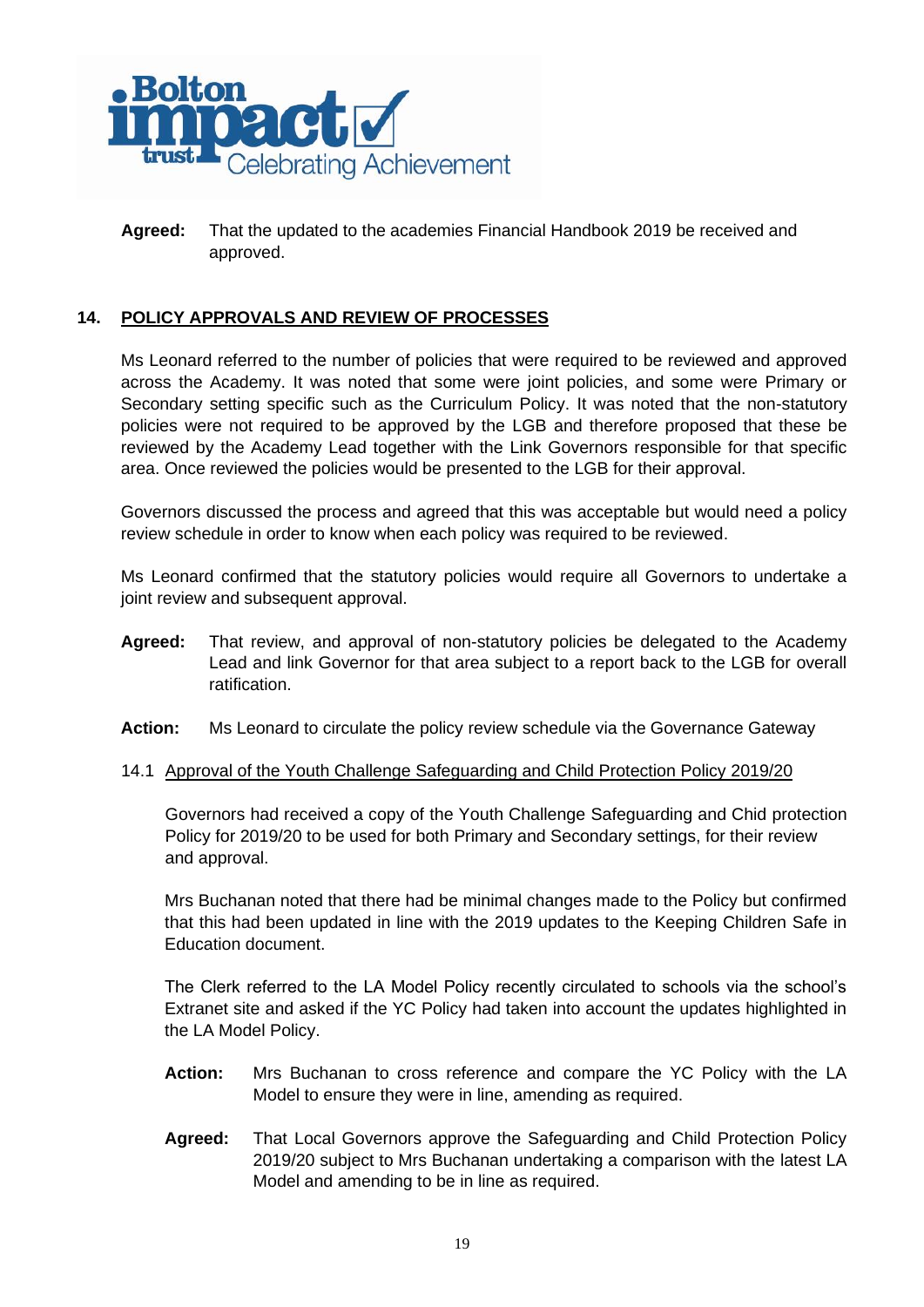

# **15. WEBSITE COMPLIANCE UPDATE**

Mrs Rudge, Link Governor for ensuring continued compliance of the academy's website confirmed that on her last review the website was compliant. Mrs Rudge would undertake a further review ahead of the spring term 2020 meeting and provide an update report for Governors review and information.

**Agreed:** That Mrs Rudge continue to undertake a termly review of the Academy's website to ensure continued compliance and provide a report back to Governors at the next LGB meeting in the Spring term 2020.

# **16. CONSULTATION ON ADMISSIONS POLICY FOR SEPTEMBER 2021**

Governors had received copies of the Admissions Policies for both YC Primary and Secondary settings for 2021/22 for their review and approval.

The LGB discussed the admissions policies for 2021/22. Mr Hodgkinson noted that the admissions policy and criteria for an alternative provision (AP) was completely different to that of mainstream settings and that the pupil referral unit/AP setting had never had a specific policy in the past.

Governors were informed that the need for an Admissions Policy was raised and recommended by the Ofsted inspector at the last inspection of the Personal Learning Centre.

The Policy for September 2020 and September 2021 had therefore been created and publicised on the academies website.

**Agreed:** That the admissions policy for 2020/21 and 2021/22 be approved.

# **17. GOVERNANCE SERVICES UPDATE**

Governors had received a briefing note detailing the recent updates from the Governance Services Team. These included:

- The launch of the new Governance Services website: www.governanceservices.org.uk This website had been improved and replaced the Governor Exchange.
- Feed-back from the Greater Manchester support for School Improvement peer review. It was noted that this had been a very positive experience for the Team to quality assure the work undertaken. Many Chairs of Governing Boards, CEO's and other Senior Leaders had been invited to take part for which the Governance Services Team had been grateful.
- Staffing changes within the Governance Services Team and a welcome to new colleagues.